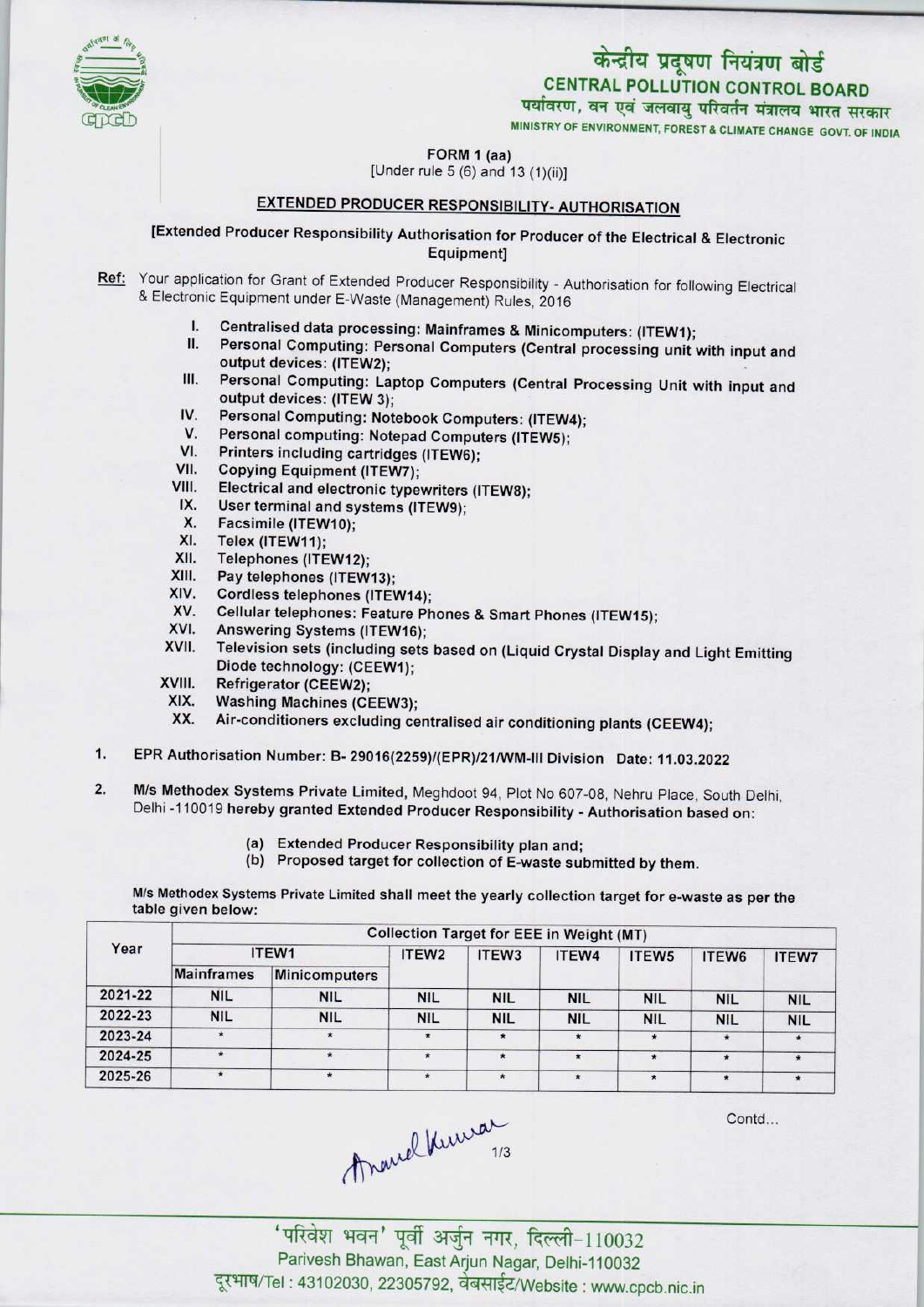

#### From pre page....

| Year    | <b>Collection Target for EEE in Weight (MT)</b> |            |            |            |            |            |            |                          |                        |  |
|---------|-------------------------------------------------|------------|------------|------------|------------|------------|------------|--------------------------|------------------------|--|
|         | ITEW8                                           | ITEW9      | ITEW10     | ITEW11     | ITEW12     | ITEW13     | ITEW14     | ITEW15                   |                        |  |
|         |                                                 |            |            |            |            |            |            | Feature<br><b>Phones</b> | Smart<br><b>Phones</b> |  |
| 2021-22 | <b>NIL</b>                                      | <b>NIL</b> | <b>NIL</b> | <b>NIL</b> | <b>NIL</b> | <b>NIL</b> | <b>NIL</b> | <b>NIL</b>               | <b>NIL</b>             |  |
| 2022-23 | <b>NIL</b>                                      | <b>NIL</b> | <b>NIL</b> | <b>NIL</b> | <b>NIL</b> | <b>NIL</b> | <b>NIL</b> | <b>NIL</b>               | <b>NIL</b>             |  |
| 2023-24 | $\star$                                         | $\star$    | $\star$    | $\star$    | $\star$    | $\star$    | $\star$    | $\star$                  | $\star$                |  |
| 2024-25 | $\star$                                         | $\star$    | $\star$    | $\star$    | $\star$    | $\star$    | $\star$    | $\star$                  | $\star$                |  |
| 2025-26 | $\star$                                         | $\star$    | $\star$    | $\star$    | $\star$    | $\star$    | $\star$    | $\star$                  | $\ast$                 |  |

| Year    |            | <b>Collection Target for EEE in Weight (MT)</b> |                   |                   |            |  |  |
|---------|------------|-------------------------------------------------|-------------------|-------------------|------------|--|--|
|         | ITEW16     | CEEW <sub>1</sub>                               | CEEW <sub>2</sub> | CEEW <sub>3</sub> | CEEW4      |  |  |
| 2021-22 | <b>NIL</b> | <b>NIL</b>                                      | <b>NIL</b>        | <b>NIL</b>        | <b>NIL</b> |  |  |
| 2022-23 | <b>NIL</b> | <b>NIL</b>                                      | <b>NIL</b>        | <b>NIL</b>        | <b>NIL</b> |  |  |
| 2023-24 |            |                                                 |                   |                   | $\star$    |  |  |
| 2024-25 | $\star$    |                                                 | $\star$           |                   |            |  |  |
| 2025-26 | $\cdot$    |                                                 |                   |                   |            |  |  |

'Collection target will be fixed aftersubmission of sales data.

#### 3. The Authorisation shall be valid for a period of five (5) years from date of issue with following conditions:

- i. You shall strictly follow the approved Extended Producer Responsibility plan, a copy of which is enclosed herewith as Enclosure-I;
- ii. You shall ensure that collection mechanism or collection Centres are set up or designated as per the details given in the Extended Producer Responsibility plan and that shall be completed before the proposed dates if any in the EPR Plan (list of collection Centres and the toll free numbers for reverse logistics enclosed);
- iii. You shall ensure that all the collected e-waste is channelized to recycler/dismantler M/s E-waste Recyclers India, Shed No.15, Roz ka Meo Industrial Area , Nuh, Haryana and records shall be maintained at recycler/dismantler and your end;
- iv. You shall maintain records, in Form-2 of these Rules, of e-waste and make such records available for scrutiny by Central Pollution Control Board;
- v. You shall file annual returns in Form-3 to the Central Pollution Control Board on or before 30th day of June following the financial year to which that returns relates.

### vi. General Terms & Conditions of the Authorisation:

- a. The authorisation shall comply with provisions of the Environment (Protection) Act, 1986 and the E-waste (Management) Rules,2016 made there under;
- b.The authorisation or its renewal shall be produced for inspection at the request of an officer authorised by the Central Pollution Control Board;
- c.Any change in the approved Extended Producer Responsibility plan should be informed to Central Pollution Control Board within 15 days on which decision shall be communicated by Central Pollution Control Board within sixty days;

Contd...

France Knumer 213